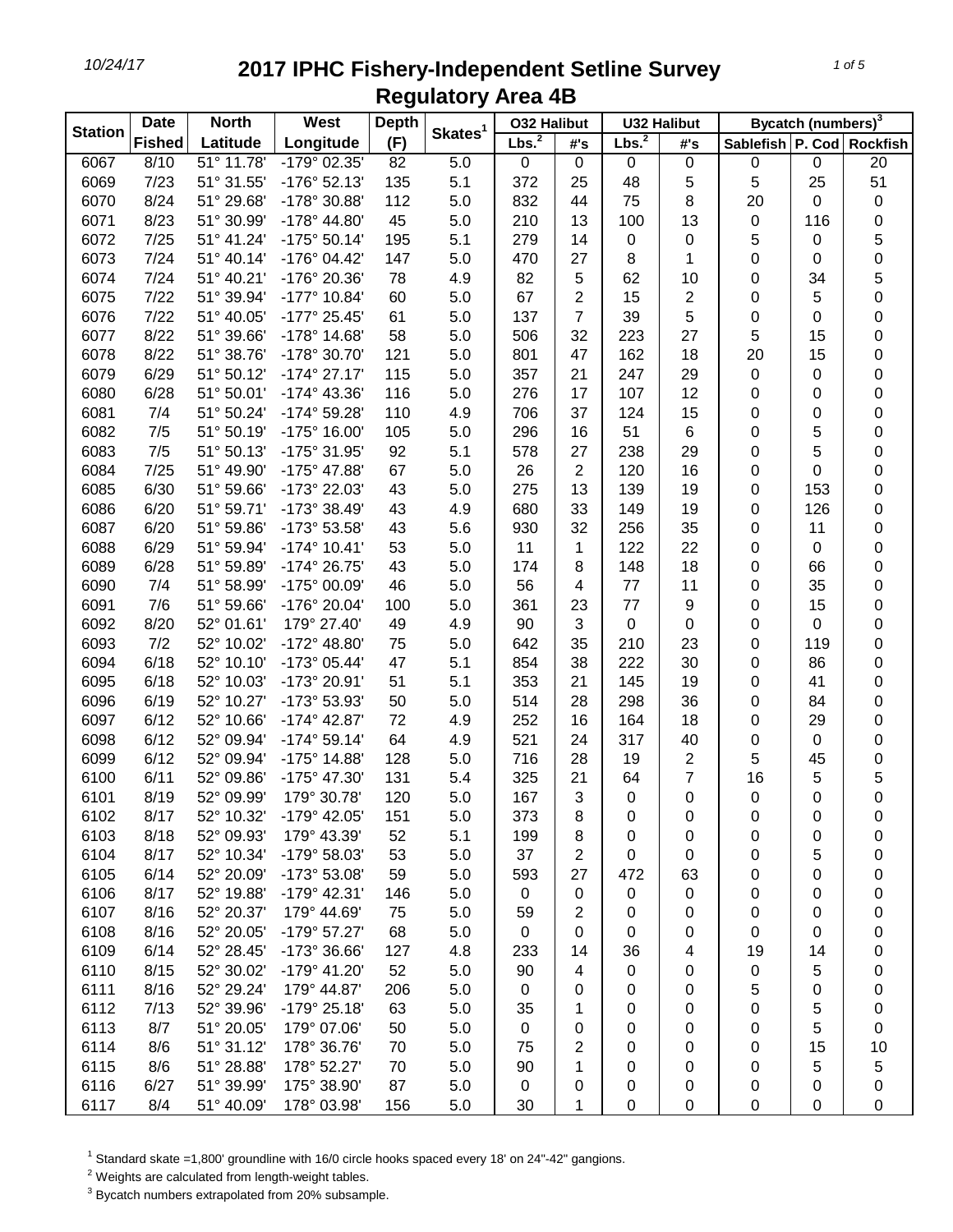| <b>Station</b> | <b>Date</b><br><b>North</b> |            | West         | <b>Depth</b> |                     | <b>032 Halibut</b> |                | <b>U32 Halibut</b> |     | Bycatch (numbers) <sup>3</sup> |     |                  |
|----------------|-----------------------------|------------|--------------|--------------|---------------------|--------------------|----------------|--------------------|-----|--------------------------------|-----|------------------|
|                | <b>Fished</b>               | Latitude   | Longitude    | (F)          | Skates <sup>1</sup> | Lbs. <sup>2</sup>  | #'s            | Lbs. <sup>2</sup>  | #'s | Sablefish P. Cod Rockfish      |     |                  |
| 6118           | 8/5                         | 51° 40.07' | 178° 21.31'  | 71           | 5.0                 | 42                 | $\overline{2}$ | 9                  | 1   | 0                              | 0   | $\pmb{0}$        |
| 6119           | 6/27                        | 51° 49.99' | 175° 39.03'  | 64           | 5.0                 | 73                 | $\overline{2}$ | 0                  | 0   | 0                              | 0   | 25               |
| 6120           | 6/28                        | 51° 49.97' | 175° 55.97'  | 66           | 5.0                 | 0                  | 0              | 0                  | 0   | 0                              | 0   | $\pmb{0}$        |
| 6121           | 7/19                        | 51° 50.11' | 177° 33.01'  | 54           | 4.9                 | 72                 | $\overline{2}$ | 0                  | 0   | 0                              | 64  | 49               |
| 6122           | 7/19                        | 51° 50.30' | 177° 48.97'  | 58           | 5.0                 | 70                 | $\overline{2}$ | 0                  | 0   | 0                              | 0   | $\pmb{0}$        |
| 6123           | 8/3                         | 51° 50.00' | 178° 21.16'  | 129          | 5.0                 | 55                 | 1              | 7                  | 1   | 0                              | 5   | 0                |
| 6124           | 6/28                        | 51° 59.99' | 175° 56.00'  | 56           | 5.0                 | 420                | 6              | 0                  | 0   | 0                              | 0   | 50               |
| 6125           | 7/15                        | 52° 00.01' | 176° 44.58'  | 50           | 5.1                 | 43                 | $\overline{2}$ | 0                  | 0   | 0                              | 66  | 5                |
| 6126           | 7/16                        | 51° 59.98' | 177° 14.54'  | 52           | 4.9                 | 264                | 6              | 0                  | 0   | 0                              | 127 | $\mathbf 0$      |
| 6127           | 7/19                        | 51° 59.67' | 177° 50.03'  | 63           | 5.0                 | 0                  | 0              | 0                  | 0   | 0                              | 0   | $\boldsymbol{0}$ |
| 6128           | 8/3                         | 52° 00.38' | 178° 23.52'  | 83           | 5.0                 | 425                | 14             | 0                  | 0   | 0                              | 0   | 0                |
| 6129           | 6/16                        | 52° 10.00' | 173° 46.03'  | 80           | 5.0                 | 0                  | 0              | 0                  | 0   | 0                              | 94  | $\mathbf 5$      |
| 6130           | 6/24                        | 52° 10.01' | 175° 06.99'  | 93           | 5.0                 | 0                  | 0              | 0                  | 0   | 0                              | 0   | $\mathbf 0$      |
| 6131           | 6/25                        | 52° 09.99' | 175° 23.07'  | 201          | 5.0                 | 0                  | 0              | 0                  | 0   | 10                             | 0   | 0                |
| 6132           | 6/16                        | 52° 19.99' | 173° 29.02'  | 41           | 5.0                 | 83                 | $\overline{2}$ | 27                 | 4   | 0                              | 134 | 0                |
| 6133           | 6/17                        | 52° 17.55' | 173° 45.07'  | 40           | 5.0                 | 499                | 13             | 10                 | 1   | 0                              | 200 | 0                |
| 6134           | 6/17                        | 52° 19.98' | 174° 02.00'  | 77           | 5.0                 | 25                 | 1              | $\overline{7}$     | 1   | 0                              | 131 | 0                |
| 6135           | 6/23                        | 52° 19.99' | 174° 17.95'  | 109          | 5.0                 | 104                | 6              | 16                 | 2   | 0                              | 149 | 0                |
| 6137           | 6/15                        | 52° 30.04' | 172° 56.00'  | 159          | 5.0                 | 13                 | 1              | $\overline{7}$     | 1   | 0                              | 0   | 0                |
| 6138           | 6/18                        | 52° 30.01' | 173° 11.98'  | 61           | 5.0                 | 17                 | 1              | 27                 | 4   | 0                              | 74  | 0                |
| 6139           | 6/18                        | 52° 30.01' | 173° 28.99'  | 84           | 4.9                 | 12                 | 1              | 0                  | 0   | 0                              | 29  | 0                |
| 6140           | 6/17                        | 52° 30.00' | 174° 02.05'  | 67           | 5.0                 | 314                | 13             | 9                  | 1   | 0                              | 134 | 0                |
| 6141           | 6/23                        | 52° 29.99' | 174° 17.92'  | 63           | 5.0                 | 49                 | 2              | 0                  | 0   | 0                              | 45  | 0                |
| 6142           | 6/23                        | 52° 30.01' | 174° 33.91'  | 192          | 4.9                 | 138                | $\overline{7}$ | 0                  | 0   | 0                              | 0   | 0                |
| 6143           | 6/21                        | 52° 29.98' | 174° 50.37'  | 144          | 5.0                 | 268                | 11             | 0                  | 0   | 5                              | 0   | 0                |
| 6144           | 6/15                        | 52° 39.97' | 172° 55.00'  | 66           | 5.0                 | 369                | 16             | 61                 | 7   | 0                              | 178 | 0                |
| 6145           | 6/18                        | 52° 39.99' | 173° 12.00'  | 54           | 5.0                 | 52                 | $\overline{2}$ | 46                 | 6   | 0                              | 30  | 0                |
| 6146           | 6/18                        | 52° 39.96' | 173° 28.03'  | 50           | 5.0                 | 11                 | 1              | 14                 | 2   | 0                              | 124 | 0                |
| 6147           | 6/20                        | 52° 40.00' | 173° 45.01'  | 56           | 4.9                 | 388                | 17             | 22                 | 3   | 0                              | 20  | 0                |
| 6148           | 6/20                        | 52° 39.99' | 174° 00.98'  | 40           | 5.0                 | 85                 | $\overline{2}$ | 23                 | 3   | 0                              | 25  | 0                |
| 6150           | 6/13                        | 52° 50.03' | 172° 04.94'  | 138          | 5.0                 | 490                | 31             | 78                 | 9   | 10                             | 20  | 40               |
| 6151           | 6/14                        | 52° 50.00' | 172° 21.94'  | 192          | 5.0                 | 0                  | 0              | 0                  | 0   | 0                              | 0   | $\pmb{0}$        |
| 6152           | 6/14                        | 52° 49.99' | 172° 38.06'  | 55           | 5.0                 | 285                | 10             | 21                 | 3   | 0                              | 84  | 0                |
| 6153           | 6/20                        | 52° 49.99' | 173° 45.00'  | 65           | 5.0                 | 13                 | 1              | 0                  | 0   | 0                              | 168 | $\mathbf 0$      |
| 6154           | 6/12                        | 53° 00.03' | 170° 57.97'  | 283          | 5.0                 | 0                  | 0              | 0                  | 0   | 0                              | 0   | 0                |
| 6155           | 6/14                        | 53° 00.02' | 172° 20.94'  | 106          | 5.0                 | 483                | 23             | 42                 | 5   | 0                              | 79  | 5                |
| 6156           | 6/12                        | 53° 10.05' | 170° 56.90'  | 65           | 5.0                 | 65                 | $\overline{2}$ | 0                  | 0   | 0                              | 0   | 0                |
| 6157           | 6/12                        | 53° 19.99' | 170° 39.03'  | 156          | 5.0                 | $\pmb{0}$          | 0              | 0                  | 0   | 0                              | 0   | 0                |
| 6234           | 7/24                        | 51° 39.75' | -176° 36.52' | 55           | 5.0                 | 484                | 21             | 50                 | 6   | 0                              | 5   | 0                |
| 6235           | 6/29                        | 51° 51.10' | -174° 10.95' | 115          | 4.9                 | 2,010              | 92             | 222                | 26  | 0                              | 19  | 53               |
| 6236           | 6/20                        | 51° 50.92' | -173° 54.53' | 122          | 5.0                 | 458                | 26             | 104                | 11  | 11                             | 42  | $\pmb{0}$        |
| 6237           | 6/11                        | 52° 00.06' | -175° 47.67' | 45           | 5.1                 | 452                | 22             | 178                | 24  | 0                              | 35  | 0                |
| 6238           | 6/11                        | 52° 00.14' | -175° 31.84' | 40           | 4.8                 | 241                | 12             | 48                 | 6   | 0                              | 14  | 0                |
| 6239           | 6/30                        | 52° 00.07' | -173° 06.30' | 32           | 5.0                 | 195                | 10             | 20                 | 3   | 0                              | 168 | 0                |
| 6240           | 6/30                        | 51° 59.78' | -172° 49.06' | 45           | 5.0                 | 761                | 35             | 81                 | 9   | 0                              | 90  | 0                |
| 6241           | 7/1                         | 52° 00.55' | -172° 32.90' | 76           | 5.0                 | 938                | 50             | 191                | 24  | 0                              | 35  | 0                |
| 6242           | 7/1                         | 52° 00.21' | -172° 16.25' | 109          | 5.0                 | 1,671              | 96             | 431                | 50  | 0                              | 10  | 0                |
| 6243           | 7/1                         | 52° 00.44' | -172° 00.24' | 86           | 5.0                 | 1,813              | 92             | 103                | 13  | 0                              | 45  | 0                |
| 6244           | 6/19                        | 52° 10.78' | -173° 37.86' | 47           | 5.1                 | 798                | 30             | 377                | 47  | 0                              | 40  | 0                |
| 6245           | 7/2                         | 52° 10.33' | -172° 33.50' | 90           | 5.0                 | 656                | 35             | 253                | 31  | 0                              | 20  | 0                |

<sup>1</sup> Standard skate =1,800' groundline with 16/0 circle hooks spaced every 18' on 24"-42" gangions.

Weights are calculated from length-weight tables.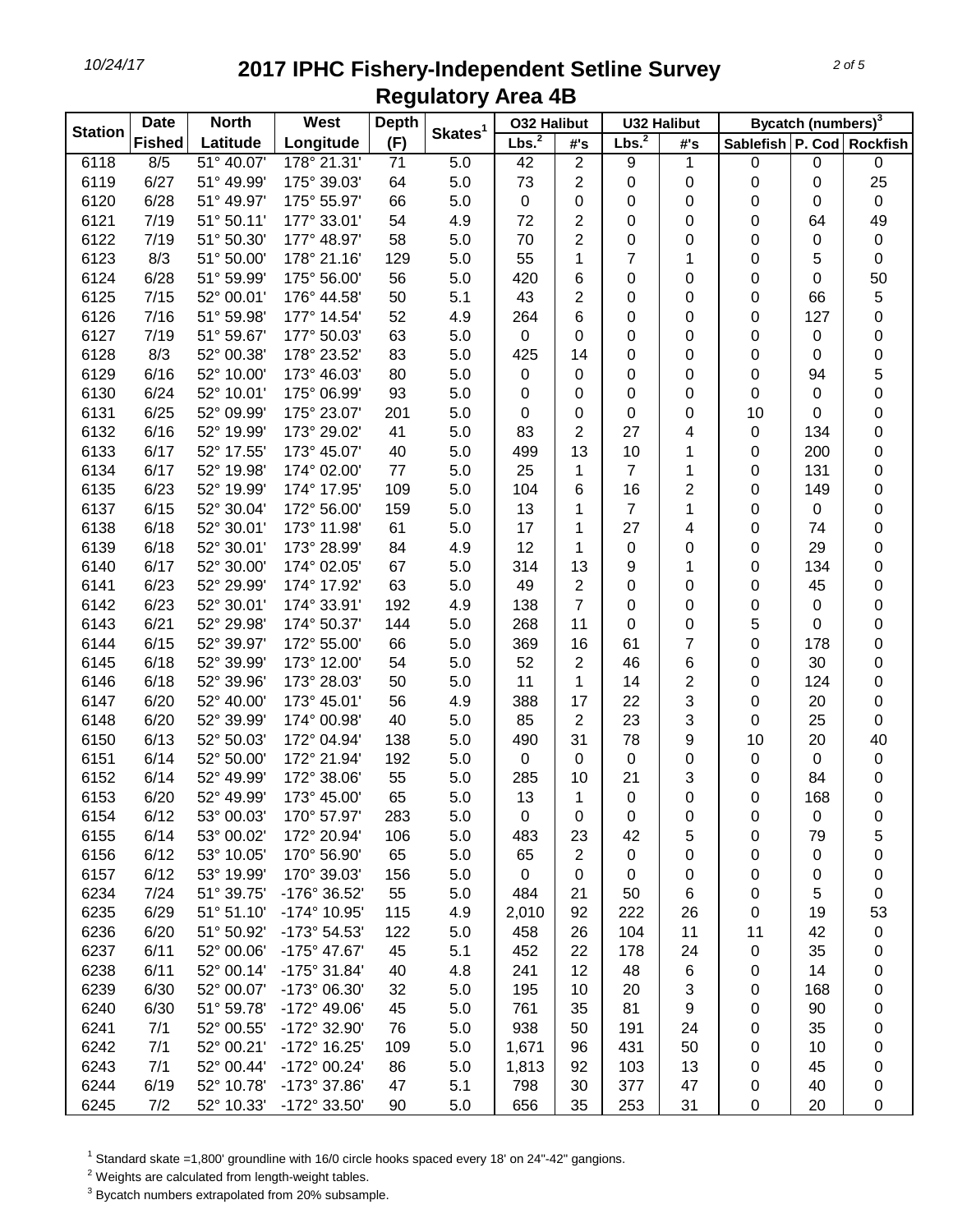| <b>Station</b> | <b>Date</b>   | <b>North</b> | <b>West</b>           | <b>Depth</b> |                     | <b>032 Halibut</b> |                | <b>U32 Halibut</b> |                | Bycatch (numbers) <sup>3</sup> |             |                  |
|----------------|---------------|--------------|-----------------------|--------------|---------------------|--------------------|----------------|--------------------|----------------|--------------------------------|-------------|------------------|
|                | <b>Fished</b> | Latitude     | Longitude             | (F)          | Skates <sup>1</sup> | Lbs. <sup>2</sup>  | #'s            | Lbs. <sup>2</sup>  | #'s            | Sablefish P. Cod Rockfish      |             |                  |
| 6247           | 6/16          | 52° 10.18'   | -172° 00.65'          | 144          | 5.0                 | 1,760              | 94             | 230                | 26             | $\pmb{0}$                      | 80          | $\boldsymbol{0}$ |
| 6248           | 6/16          | 52° 20.27'   | -172° 15.46'          | 97           | 5.0                 | 1,972              | 98             | 439                | 50             | 0                              | 85          | 5                |
| 6249           | 6/15          | 52° 29.01'   | -172° 32.15'          | 161          | 5.0                 | 687                | 36             | 177                | 20             | 10                             | 0           | 5                |
| 6250           | 6/15          | 52° 29.56'   | -172° 16.52'          | 103          | 5.0                 | 1,139              | 67             | 189                | 22             | $\pmb{0}$                      | 125         | 0                |
| 6251           | 6/15          | 52° 36.39'   | -172° 15.94'          | 163          | 4.9                 | 2,030              | 87             | 56                 | 6              | 25                             | 10          | 5                |
| 6252           | 8/6           | 51° 20.87'   | 178° 53.23'           | 128          | 5.0                 | 86                 | 1              | 0                  | 0              | $\pmb{0}$                      | 5           | 0                |
| 6253           | 8/7           | 51° 20.48'   | 179° 20.05'           | 31           | 5.0                 | 102                | $\overline{2}$ | 10                 | 1              | 0                              | 10          | 0                |
| 6254           | 8/9           | 51° 22.22'   | -179° 30.84'          | 50           | 5.0                 | 241                | 5              | $\mathbf 0$        | $\pmb{0}$      | 0                              | 0           | 35               |
| 6256           | 8/1           | 51° 30.47'   | 179° 07.14'           | 28           | 4.9                 | 19                 | 1              | $\mathbf 0$        | $\pmb{0}$      | 0                              | 0           | $\pmb{0}$        |
| 6258           | 7/23          | 51° 39.88'   | $-176°51.40'$         | 47           | 5.0                 | 336                | 13             | 71                 | 8              | 0                              | 5           | 0                |
| 6259           | 8/24          | 51° 28.17'   | -178° 13.43'          | 50           | 5.0                 | 848                | 39             | 117                | 14             | 0                              | 75          | 0                |
| 6260           | 8/5           | 51° 38.91'   | 178° 34.66'           | 37           | 5.0                 | 121                | 6              | 29                 | 3              | 0                              | 15          | 0                |
| 6261           | 8/11          | 51° 50.16'   | -178° 44.99'          | 58           | 5.0                 | 101                | 6              | 223                | 28             | 10                             | 5           | 25               |
| 6262           | 8/4           | 51° 49.91'   | 178° 03.56'           | 42           | 5.0                 | 279                | 3              | 0                  | 0              | 0                              | 10          | $\boldsymbol{0}$ |
| 6263           | 7/15          | 51° 59.95'   | 176° 29.87'           | 186          | 5.0                 | $\pmb{0}$          | 0              | 0                  | 0              | 0                              | 0           | 25               |
| 6264           | 7/14          | 52° 10.02'   | 175° 56.89'           | 253          | 5.0                 | 0                  | 0              | 0                  | 0              | 10                             | 0           | $\pmb{0}$        |
| 6265           | 7/14          | 52° 10.12'   | 176° 12.32'           | 60           | 4.9                 | 245                | 8              | 0                  | 0              | 0                              | 240         | 5                |
| 6266           | 7/15          | 52° 09.32'   | 176° 29.45'           | 52           | 5.0                 | 325                | 8              | 0                  | 0              | 0                              | 150         | 0                |
| 6267           | 7/13          | 52° 20.36'   | 176° 12.45'           | 141          | 5.0                 | 82                 | 3              | 0                  | 0              | 0                              | 0           | 20               |
| 6268           | 7/13          | 52° 19.90'   | 176° 28.04'           | 211          | 5.0                 | 0                  | 0              | 0                  | 0              | 10                             | 0           | 15               |
| 6269           | 8/21          | 51° 51.92'   | 179° 29.56'           | 46           | 5.0                 | 0                  | 0              | 0                  | 0              | 0                              | 0           | $\pmb{0}$        |
| 6270           | 8/2           | 51° 59.97'   | 178° 35.83'           | 143          | 5.0                 | 309                | 8              | 0                  | 0              | 0                              | 0           | 5                |
| 6271           | 8/18          | 52° 02.02'   | -179° 58.01'          | 114          | 5.0                 | 240                | 6              | 0                  | 0              | 0                              | 0           | 15               |
| 6272           | 8/19          | 52° 09.97'   | 179° 11.97'           | 270          | 5.0                 | $\,0\,$            | 0              | 0                  | $\pmb{0}$      | 0                              | 0           | $\boldsymbol{0}$ |
| 6273           | 8/15          | 52° 29.59'   | -179° 59.76'          | 120          | 5.0                 | 594                | 17             | 0                  | $\pmb{0}$      | 0                              | 0           | 10               |
| 6274           | 7/10          | 53° 59.99'   | 179° 45.00'           | 192          | 5.0                 | 194                | $\overline{2}$ | 0                  | 0              | 0                              | 0           | $\pmb{0}$        |
| 6275           | 7/10          | 54° 00.01'   | -179° 58.00'          | 151          | 5.0                 | 467                | 11             | 0                  | 0              | 0                              | 0           | 0                |
| 6276           | 7/10          | 54° 10.00'   | 179° 45.01'           | 159          | 5.0                 | 0                  | 0              | 0                  | 0              | 0                              | 0           | 0                |
| 6277           | 7/9           | 54° 20.01'   | 179° 27.97'           | 137          | 5.0                 | 58                 | 1              | 0                  | 0              | 0                              | 0           | 0                |
| 6278           | 7/9           | 54° 20.00'   | 179° 45.02'           | 177          | 5.0                 | 0                  | 0              | 0                  | 0              | 10                             | 0           | 0                |
| 6279           | 7/8           | 54° 40.01'   | 179° 11.97'           | 207          | 5.0                 | 0                  | 0              | 0                  | 0              | 5                              | 0           | 10               |
| 6280           | 7/5           | 54° 49.99'   | 178° 38.01'           | 165          | 4.9                 | 941                | 18             | 0                  | 0              | 5                              | 0           | 10               |
| 6281           | 6/27          | 51° 40.02'   | 175° 54.98'           | 208          | 5.0                 | $\pmb{0}$          | 0              | 0                  | 0              | 5                              | 0           | 5                |
| 6282           | 6/16          | 52° 20.01'   | 173° 11.93'           | 88           | 5.0                 | 0                  | 0              | 0                  | 0              | 0                              | 15          | 0                |
| 6283           | 6/21          | 52° 39.98'   | 174° 34.06'           | 212          | 5.0                 | 459                | 17             | 0                  | 0              | 0                              | 99          | 0                |
| 6284           | 6/19          | 52° 50.02'   | 173° 27.99'           | 46           | 5.0                 | 39                 | 2              | 27                 | 3              | 0                              | 40          | 0                |
| 6285           | 6/13          | 53° 00.05'   | 171° 47.57'           | 308          | 4.9                 | 0                  | 0              | $\mathbf 0$        | 0              | 15                             | $\pmb{0}$   | 0                |
| 6286           | 6/19          | 52° 59.99'   | 173° 12.00'           | 49           | 5.0                 | 59                 | 3              | 30                 | 3              | 0                              | 150         | 0                |
| 6604           | 7/6           | 51° 49.53'   | -176° 18.62'          | 36           | 5.0                 | 933                | 21             | 20                 | $\overline{2}$ | 0                              | $\mathbf 0$ | 0                |
| 6605           | 7/4           | 51° 59.57'   | -175° 16.02'          | 37           | 5.0                 | 391                | 17             | 80                 | 10             | 0                              | 60          | 0                |
| 6606           | 6/28          | 51° 59.45'   | $-174^{\circ}$ 43.32' | 43           | 5.0                 | 627                | 18             | 81                 | 10             | 0                              | 80          | 0                |
| 6607           | 6/13          | 52° 10.74'   | -174° 27.00'          | 30           | 4.8                 | 688                | 23             | 11                 | 1              | 0                              | 0           | 0                |
| 6608           | 7/22          | 51° 40.34'   | -177° 37.34'          | 13           | 5.0                 | 261                | 6              | 20                 | 3              | 0                              | 10          | 0                |
| 6609           | 7/21          | 51° 51.30'   | -176° 54.02'          | 51           | 5.0                 | 206                | 10             | 26                 | 3              | 0                              | 0           | 0                |
| 6610           | 7/6           | 51° 59.25'   | -176° 39.17'          | 35           | 5.0                 | 0                  | 0              | 45                 | 7              | 0                              | 50          | 0                |
| 6612           | 6/19          | 52° 59.98'   | 172° 55.07'           | 18           | 5.0                 | 46                 | 3              | 40                 | 6              | 0                              | 272         | 0                |
| 6711           | 7/23          | 51° 32.21'   | -176° 36.20'          | 219          | 5.0                 | 119                | 6              | 0                  | 0              | 0                              | 0           | 0                |
| 6712           | 7/5           | 51° 41.20'   | -175° 32.10'          | 270          | 5.0                 | 24                 | 1              | 0                  | 0              | 5                              | 0           | 0                |
| 6713           | 6/19          | 52° 17.23'   | -173° 38.56'          | 142          | 5.0                 | 88                 | 7              | 124                | 14             | 10                             | 109         | 0                |
| 6714           | 6/18          | 52° 17.83'   | $-173°$ 21.41'        | 219          | 5.1                 | 356                | 21             | 205                | 24             | 26                             | 31          | 0                |

<sup>1</sup> Standard skate =1,800' groundline with 16/0 circle hooks spaced every 18' on 24"-42" gangions.

Weights are calculated from length-weight tables.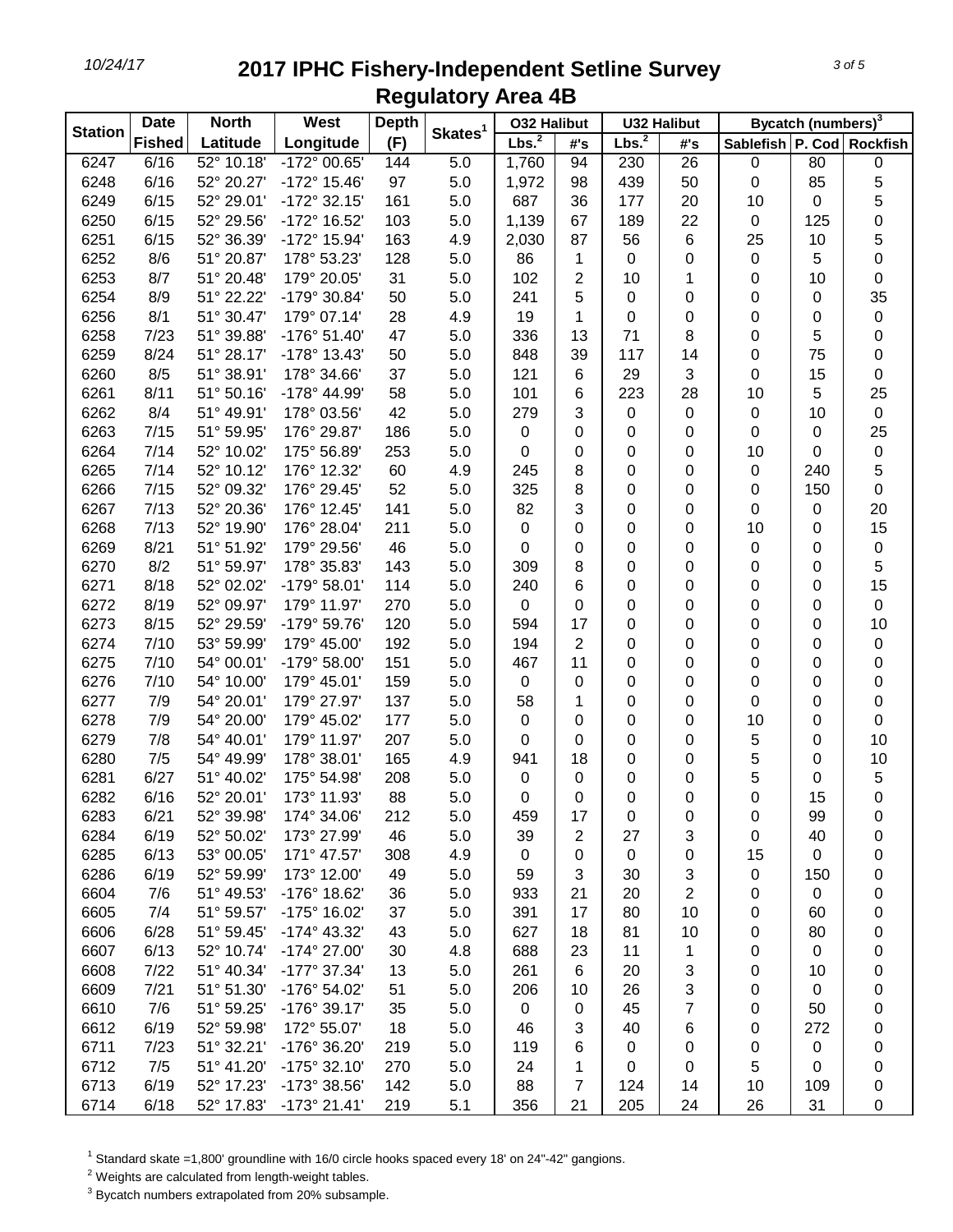| <b>Station</b> | <b>Date</b><br><b>North</b> |            | <b>West</b>           | <b>Depth</b> | Skates <sup>1</sup> | <b>032 Halibut</b> |                | <b>U32 Halibut</b> |                  | Bycatch (numbers) <sup>3</sup> |     |                  |
|----------------|-----------------------------|------------|-----------------------|--------------|---------------------|--------------------|----------------|--------------------|------------------|--------------------------------|-----|------------------|
|                | <b>Fished</b>               | Latitude   | Longitude             | (F)          |                     | Lbs. <sup>2</sup>  | #'s            | Lbs. <sup>2</sup>  | #'s              | Sablefish P. Cod Rockfish      |     |                  |
| 6715           | 7/3                         | 52° 17.32' | $-173^{\circ}$ 05.31' | 186          | 5.0                 | 38                 | 3              | 106                | 12               | 64                             | 5   | 0                |
| 6716           | 7/3                         | 52° 17.56' | $-172^{\circ}$ 48.74' | 158          | 5.0                 | 567                | 31             | 116                | 13               | 5                              | 0   | 0                |
| 6718           | 8/10                        | 51° 30.68' | -178° 59.05'          | 111          | 5.0                 | 115                | 7              | 63                 | 7                | 5                              | 0   | 5                |
| 6719           | 8/5                         | 51° 31.57' | 178° 22.82'           | 286          | 5.0                 | 0                  | 0              | 0                  | 0                | 0                              | 0   | $\boldsymbol{0}$ |
| 6720           | 8/8                         | 51° 31.67' | 179° 37.91'           | 233          | 4.9                 | 0                  | 0              | 0                  | 0                | 0                              | 0   | 0                |
| 6721           | 8/8                         | 51° 29.70' | 179° 52.84'           | 112          | 4.9                 | 0                  | 0              | 0                  | 0                | 0                              | 0   | $\mathbf 0$      |
| 6722           | 8/9                         | 51° 38.20' | $-179°34.17'$         | 213          | 5.0                 | 76                 | $\overline{2}$ | 0                  | 0                | 0                              | 0   | 5                |
| 6723           | 8/11                        | 51° 38.71' | -179° 02.52'          | 212          | 5.0                 | 191                | 9              | 10                 | 1                | 5                              | 0   | $\mathbf 0$      |
| 6724           | 7/17                        | 51° 41.79' | 177° 00.52'           | 259          | 5.0                 | 0                  | 0              | 0                  | 0                | 5                              | 0   | 0                |
| 6725           | 8/4                         | 51° 41.88' | 177° 50.25'           | 234          | 5.0                 | 0                  | 0              | 0                  | $\boldsymbol{0}$ | 0                              | 0   | 0                |
| 6726           | 8/24                        | 51° 50.43' | -178° 10.91'          | 74           | 5.1                 | 1,560              | 68             | 27                 | 3                | 0                              | 45  | 56               |
| 6727           | 7/21                        | 51° 49.59' | -177° 25.02'          | 177          | 4.9                 | 1,491              | 55             | 98                 | 11               | 5                              | 10  | $\pmb{0}$        |
| 6728           | 7/14                        | 52° 00.17' | 176° 10.02'           | 183          | 5.1                 | 0                  | 0              | 0                  | $\mathbf 0$      | 0                              | 0   | 0                |
| 6729           | 7/16                        | 52° 10.87' | 176° 59.20'           | 101          | 5.0                 | 14                 | 1              | 0                  | 0                | 0                              | 20  | 15               |
| 6731           | 7/16                        | 52° 07.84' | 177° 20.35'           | 64           | 5.0                 | 231                | 8              | 0                  | 0                | 0                              | 144 | $\mathbf 5$      |
| 6732           | 8/1                         | 51° 38.45' | 178° 52.56'           | 93           | 5.0                 | 53                 | 1              | 0                  | 0                | 0                              | 10  | 25               |
| 6733           | 8/3                         | 51° 51.41' | 178° 34.66'           | 298          | 5.0                 | 0                  | 0              | 0                  | 0                | 15                             | 0   | $\pmb{0}$        |
| 6734           | 8/2                         | 51° 51.16' | 178° 53.83'           | 348          | 5.0                 | 0                  | 0              | 0                  | 0                | 10                             | 0   | 0                |
| 6735           | 8/20                        | 51° 51.41' | 179° 09.94'           | 320          | 5.0                 | 0                  | 0              | 0                  | 0                | 0                              | 0   | 0                |
| 6736           | 8/21                        | 51° 52.28' | 179° 42.48'           | 52           | 5.0                 | 46                 | 3              | 0                  | 0                | 0                              | 0   | 0                |
| 6737           | 8/2                         | 52° 01.38' | 178° 55.69'           | 351          | 5.0                 | 0                  | 0              | 0                  | 0                | 15                             | 0   | 5                |
| 6738           | 8/20                        | 52° 01.23' | 179° 14.38'           | 159          | 5.0                 | 97                 | 4              | 0                  | 0                | 0                              | 0   | 0                |
| 6740           | 8/18                        | 52° 18.37' | 179° 27.18'           | 259          | 5.0                 | 0                  | 0              | 0                  | 0                | 0                              | 0   | 0                |
| 6741           | 7/13                        | 52° 49.99' | -179° 41.99'          | 360          | 4.9                 | 0                  | 0              | 0                  | 0                | 0                              | 0   | 0                |
| 6742           | 7/13                        | 53° 00.00' | -179° 42.00'          | 312          | 5.0                 | 0                  | 0              | 0                  | 0                | 10                             | 0   | 0                |
| 6743           | 7/12                        | 53° 09.97' | -179° 41.95'          | 337          | 5.0                 | 0                  | 0              | 0                  | 0                | 20                             | 0   | 0                |
| 6744           | 7/12                        | 53° 30.00' | -179° 57.98'          | 382          | 5.0                 | 0                  | 0              | 0                  | 0                | 0                              | 0   | 0                |
| 6745           | 7/11                        | 53° 39.99' | -179° 58.00'          | 344          | 5.0                 | 0                  | 0              | 0                  | 0                | 5                              | 0   | 0                |
| 6746           | 7/11                        | 53° 49.95' | 179° 45.07'           | 385          | 5.0                 | 0                  | 0              | 0                  | 0                | 10                             | 0   | 0                |
| 6747           | 7/11                        | 53° 49.97' | -179° 57.97'          | 252          | 5.0                 | 0                  | 0              | 0                  | 0                | 20                             | 0   | 0                |
| 6748           | 7/9                         | 54° 09.97' | 179° 28.05'           | 312          | 5.0                 | 0                  | 0              | 0                  | 0                | 0                              | 0   | 0                |
| 6749           | 7/8                         | 54° 31.01' | 179° 11.42'           | 325          | 5.0                 | 0                  | 0              | 0                  | 0                | 10                             | 0   | 0                |
| 6750           | 7/6                         | 54° 39.99' | 176° 17.03'           | 389          | 5.0                 | 0                  | 0              | 0                  | 0                | 0                              | 0   | 0                |
| 6751           | 7/5                         | 54° 40.01' | 178° 38.06'           | 396          | 4.9                 | 0                  | 0              | 0                  | 0                | 0                              | 0   | $\mathbf 0$      |
| 6752           | 7/8                         | 54° 40.05' | 178° 53.23'           | 329          | 5.0                 | 0                  | 0              | 0                  | 0                | 20                             | 0   | 0                |
| 6753           | 7/6                         | 54° 49.99' | 176° 17.00'           | 305          | 4.9                 | 0                  | 0              | 0                  | 0                | 15                             | 0   | 0                |
| 6754           | 7/6                         | 54° 49.98' | 176° 33.91'           | 357          | 5.0                 | 0                  | 0              | 0                  | 0                | 0                              | 0   | 0                |
| 6755           | 7/5                         | 54° 50.08' | 178° 21.05'           | 384          | 5.0                 | 0                  | 0              | 0                  | 0                | 5                              | 0   | 0                |
| 6756           | 7/7                         | 54° 59.41' | 176° 35.86'           | 330          | 5.0                 | 0                  | 0              | 0                  | 0                | 0                              | 0   | 0                |
| 6757           | 7/7                         | 55° 00.00' | 176° 50.18'           | 377          | 5.0                 | 0                  | 0              | 0                  | 0                | 0                              | 0   | 0                |
| 6758           | 6/26                        | 51° 50.02' | 175° 22.98'           | 312          | 4.9                 | 0                  | 0              | 0                  | 0                | 20                             | 0   | 0                |
| 6759           | 6/24                        | 52° 01.32' | 174° 54.14'           | 276          | 5.0                 | 0                  | 0              | 0                  | 0                | 5                              | 0   | 30               |
| 6760           | 6/24                        | 52° 00.05' | 175° 07.01'           | 287          | 5.0                 | 0                  | 0              | 0                  | 0                | 0                              | 0   | $\pmb{0}$        |
| 6761           | 6/26                        | 52° 00.01' | 175° 22.99'           | 335          | 5.0                 | 0                  | 0              | 0                  | 0                | 10                             | 0   | 0                |
| 6762           | 6/23                        | 52° 20.06' | 174° 32.39'           | 352          | 5.0                 | 0                  | 0              | 0                  | 0                | 10                             | 0   | 5                |
| 6763           | 6/25                        | 52° 19.28' | 175° 22.39'           | 226          | 5.0                 | 0                  | 0              | 0                  | 0                | 0                              | 0   | 0                |
| 6764           | 6/15                        | 52° 40.01' | 172° 37.99'           | 297          | 4.9                 | 0                  | 0              | 0                  | 0                | 5                              | 0   | 0                |
| 6765           | 6/13                        | 53° 00.01' | 172° 05.11'           | 343          | 5.0                 | 0                  | 0              | 0                  | 0                | 10                             | 0   | 0                |
| 6766           | 6/26                        | 52° 00.01' | 175° 39.03'           | 387          | 5.0                 | 0                  | 0              | 0                  | 0                | 25                             | 0   | 0                |
| 6767           | 6/25                        | 52° 29.90' | 175° 25.63'           | 197          | 5.0                 | 0                  | 0              | 0                  | 0                | 10                             | 0   | 0                |

<sup>1</sup> Standard skate =1,800' groundline with 16/0 circle hooks spaced every 18' on 24"-42" gangions.

Weights are calculated from length-weight tables.